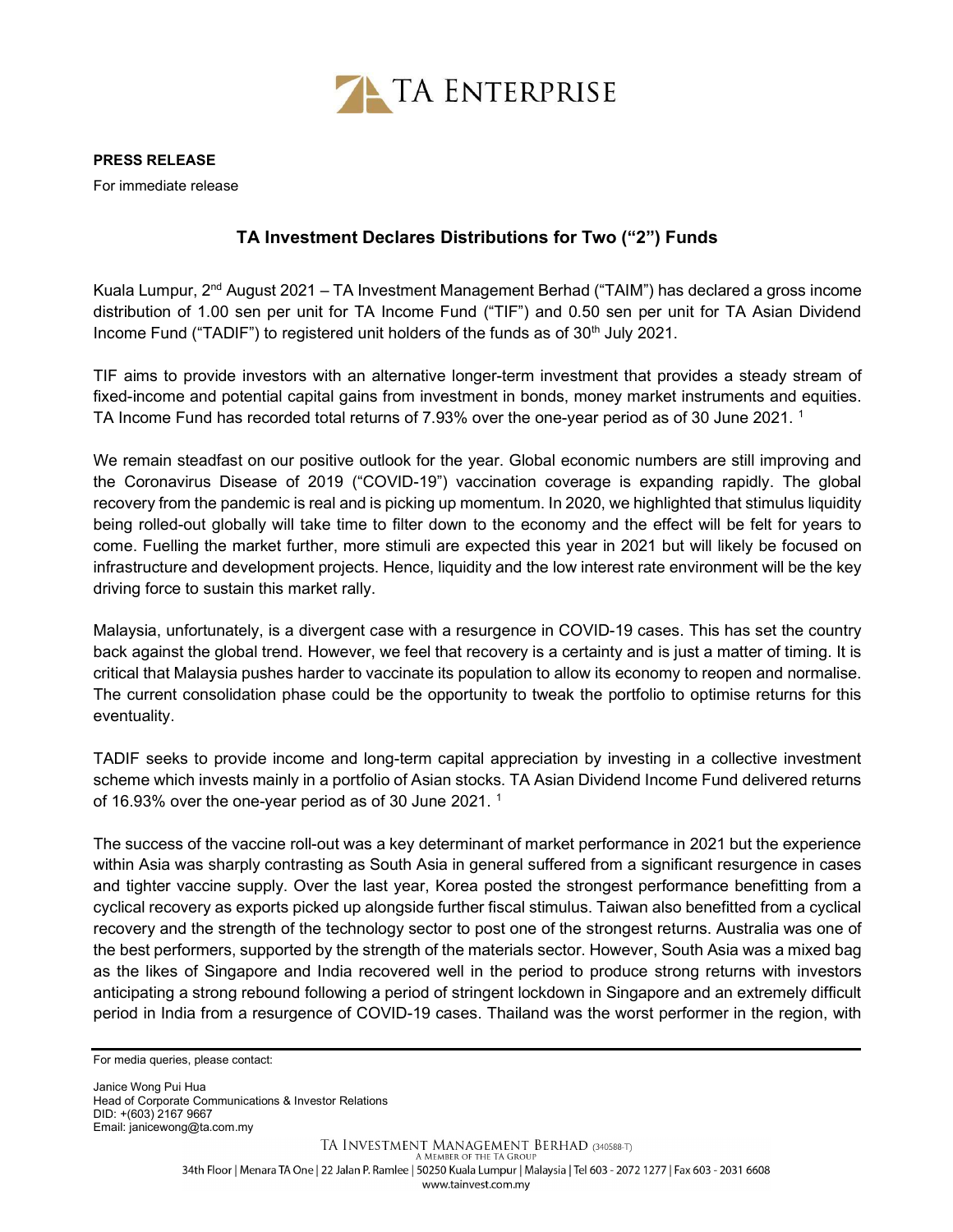

sentiment turning negative following elevated political risk from protests earlier in the period combined with weaker tourism and economic activity.

TADIF remains heavily weighted in North Asia and the portfolio managers expect these trends to continue as South Asia generally takes longer to recover from COVID-19 given the significantly lower vaccination rates, higher unemployment and greater impact on corporate profitability.

Overall, the strength of technology sectors over the last 12 months was not beneficial for income-focused strategies which was reflected in the continued outperformance of broader Asia Pacific equities vis-a-vis their higher dividend-yielding equivalents. However, this year has seen a stronger performance from value sectors and this bodes well for the Fund Managers' strategy as they have seen sectors such as Materials performing strongly this year benefitting from a stronger outlook for a cyclical recovery.

(Source: TA Investment Management Berhad, Janus Henderson Investors, as at 30<sup>th</sup> July 2021) <sup>1</sup>Lipper for Investment Management, as at 30<sup>th</sup> June 2021

– END –

For media queries, please contact:

Janice Wong Pui Hua Head of Corporate Communications & Investor Relations DID: +(603) 2167 9667 Email: janicewong@ta.com.my